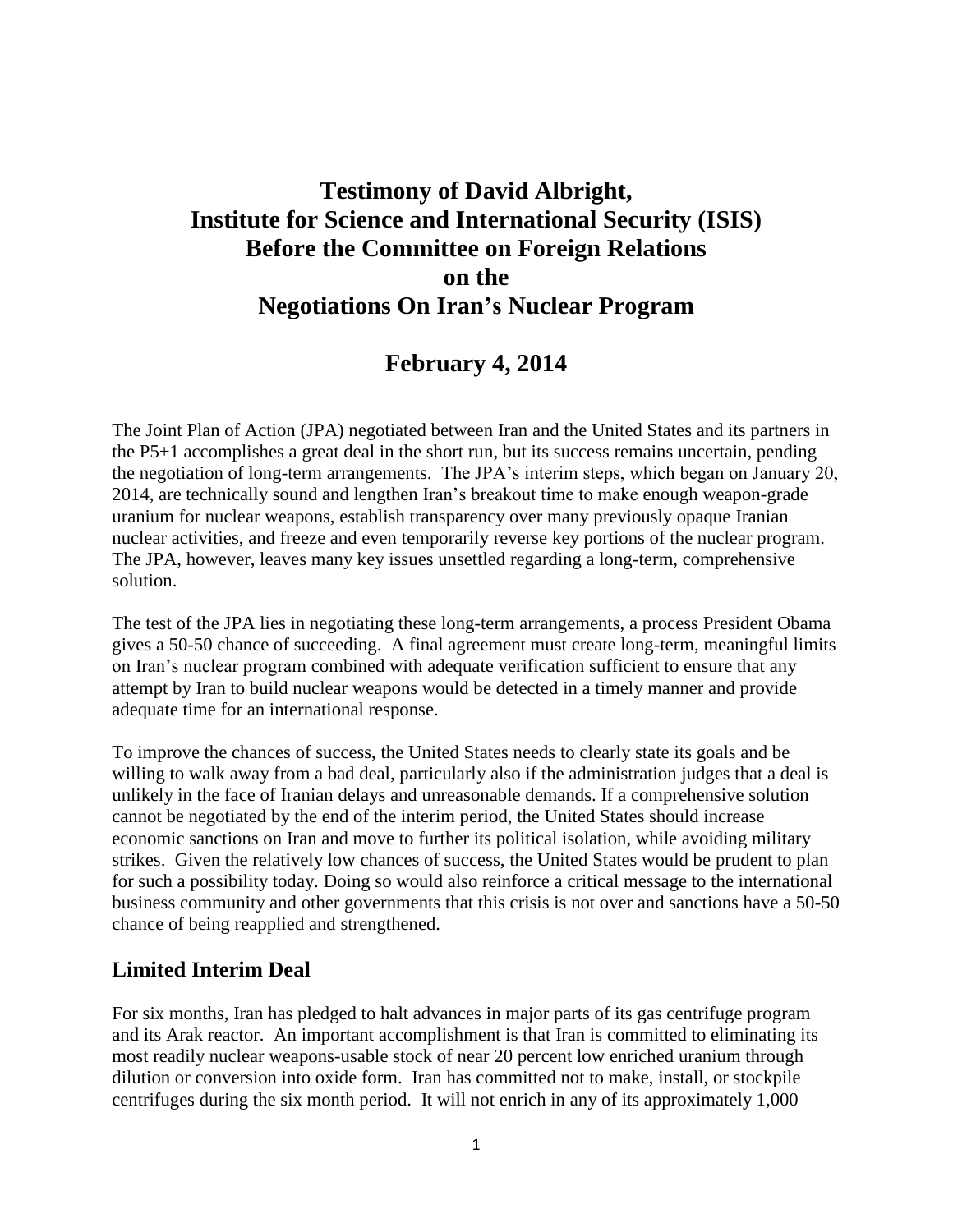installed advanced IR-2m centrifuges at the Natanz Fuel Enrichment Plant. The IR-2m centrifuges are particularly problematic because they can enrich three to five times faster than Iran's first generation IR-1 centrifuges, meaning far fewer are needed to make weapon-grade uranium for nuclear weapons. The International Atomic Energy Agency (IAEA) will have greater access to Iran's nuclear sites and information; overall transparency will increase significantly. All these conditions mean Iran's nuclear program will pose fewer risks in the short term.

In particular, Iran would take longer to break out, namely divert its low enriched uranium and further enrich it to weapon-grade in sufficient quantities for a bomb. Once all the near 20 percent low enriched uranium is diluted or converted into oxide, the breakout times, if Iran used its currently installed centrifuges, would lengthen from at least 1 to 1.6 months to at least 1.9 to 2.2 months. This may seem a small increase but with IAEA inspectors visiting daily the Natanz and Fordow enrichment sites, this increase in breakout times would be significant and allow the United States and its allies more time to respond to stop Iran before it produces enough weapongrade uranium for a bomb. For the first time since Iran's capability to break out began approaching dangerous levels this year, breakout times would lengthen rather than shorten.

While the interim steps remain in place, Iran will be unable to reach the point where it has sufficient centrifuges and near 20 percent enriched uranium to break out and produce enough weapon-grade uranium for a bomb without being detected. ISIS calls this dangerous threshold "critical capability," and estimates that, absent a deal, Iran could achieve this capability in mid-2014. The interim deal, by eliminating Iran's stock of near 20 percent enriched uranium hexafluoride, will delay by many months Iran from achieving this destabilizing threshold, even if the constraints imposed by the deal end after six months.

But the interim steps are not without problems. They are limited in nature and are all reversible. So, if no long-term comprehensive solution is reached, Iran could resume making near 20 percent low enriched uranium and installing more centrifuges. The IAEA monitoring, while improved, falls far short of what is necessary for a long term agreement. Moreover, the increase in breakout times expected at the end of the six-month period may be helpful but is woefully inadequate for the long term and must be lengthened significantly in any comprehensive solution.

Iran can make progress on its nuclear programs during the interim period. An area that was not frozen in the interim deal is Iran's centrifuge research and development (R&D) program. The interim steps are not expected to seriously affect Iran's centrifuge research and development program. These steps may delay the final development of new centrifuges that have not yet used uranium hexafluoride at the Natanz Pilot Fuel Enrichment Plant. However, Iran can continue development of several existing types of advanced centrifuges, including the IR-2m, the IR-4, IR-6 and IR-6s.

In particular, Iran can continue its development of the IR-2m centrifuges at the Natanz pilot plant under this loophole in the interim deal. It can enrich uranium in a production-scale cascade of 164 IR-2m centrifuges. Since it remixes the enriched uranium product with the waste or "tails," obtaining natural uranium, no enriched uranium is deposited into the product tanks. This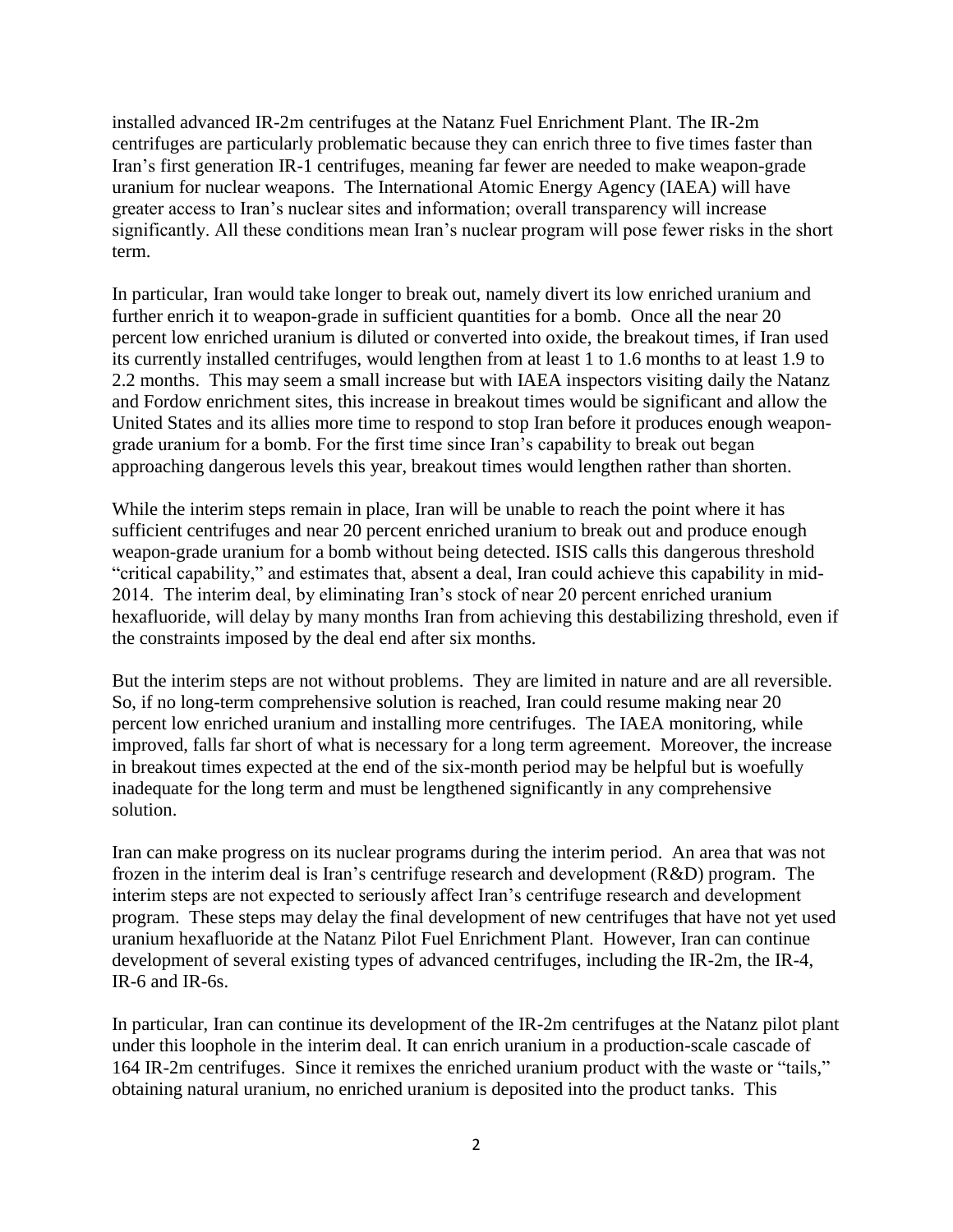remixing meets the "letter of the deal." However, Iran is able to measure the enrichment level of the product before remixing it. Thus, it can further develop the IR-2m centrifuge while hiding any results of its progress from the IAEA, which has access only to the product tank or the natural uranium and does not see the enrichment measurements. At the end of the interim period, Iran is likely to be far better positioned to deploy reliable IR-2m centrifuges on a mass-scale at its enrichment plants. This gain would allow Iran to make up for time lost more quickly.

The weakness of the interim deal on centrifuge R&D needs to be fixed in the comprehensive solution. Any long-term deal needs to limit significantly Iran's centrifuge R&D program. An unlimited program would pose unacceptable challenges to a comprehensive solution. A centrifuge five to ten times more capable than the IR-1 centrifuge would require five to ten times fewer centrifuges to make the same amount of weapon-grade uranium for nuclear weapons, allowing for much smaller facilities, fewer personnel, and procurement of less material. Centrifuge R&D could also lead to breakthroughs in materials or methods that would further strengthen a secret breakout effort and make both the implementation and verification of a comprehensive solution extremely difficult. More significant limitations on Iran's centrifuge R&D combined with greater transparency of this program need to be included in the final step of a comprehensive solution, given that Iran's development of more advanced centrifuges would greatly ease its ability to conduct a secret breakout to nuclear weapons.

Another area not addressed in the interim deal is Iran's illicit procurement of goods from overseas for its centrifuge program, Arak reactor, and other nuclear programs. Iran remains highly dependent on acquiring from abroad a range of goods needed in its nuclear programs, such as carbon fiber, maraging steel, vacuum equipment, pumps, and valve-related goods, among many others. ISIS's illicit nuclear trade [case studies](http://isis-online.org/studies/category/illicit-trade/) contain many examples of this dependency and the smuggling methods Iran uses to obtain these goods. The studies also document many U.S. and allies' efforts to detect and stop these illegal procurements. During the interim period, particularly with weakening sanctions, Iran can focus on building up its supply of essential goods and alleviating bottlenecks in certain key goods, allowing for a much more rapid expansion of its programs at the end of the interim period.

These problems will grow the longer the interim period lasts. As a result, the limitations of the interim deal require it to be viewed as only temporary. It is not a substitute for a long-term solution. This finite limit is essential to the integrity of the JPA. By no means should the interim steps be seen as sufficient for a long term resolution of the nuclear issue.

The interim deal is intended as a six-month measure. It can with mutual consent be extended for an additional six-months for a total of one year. But this extension should be avoided unless Iran has demonstrated significant progress on resolving core U.S. concerns. Delay works more in the favor of Iran than it does of the United States and its allies.

#### **Addressing the IAEA's Concerns about Military Dimensions**

One issue that needs to be resolved before the finalization of a comprehensive solution is settling the IAEA's concerns about Iran's past and possibly on-going work on nuclear weapons and other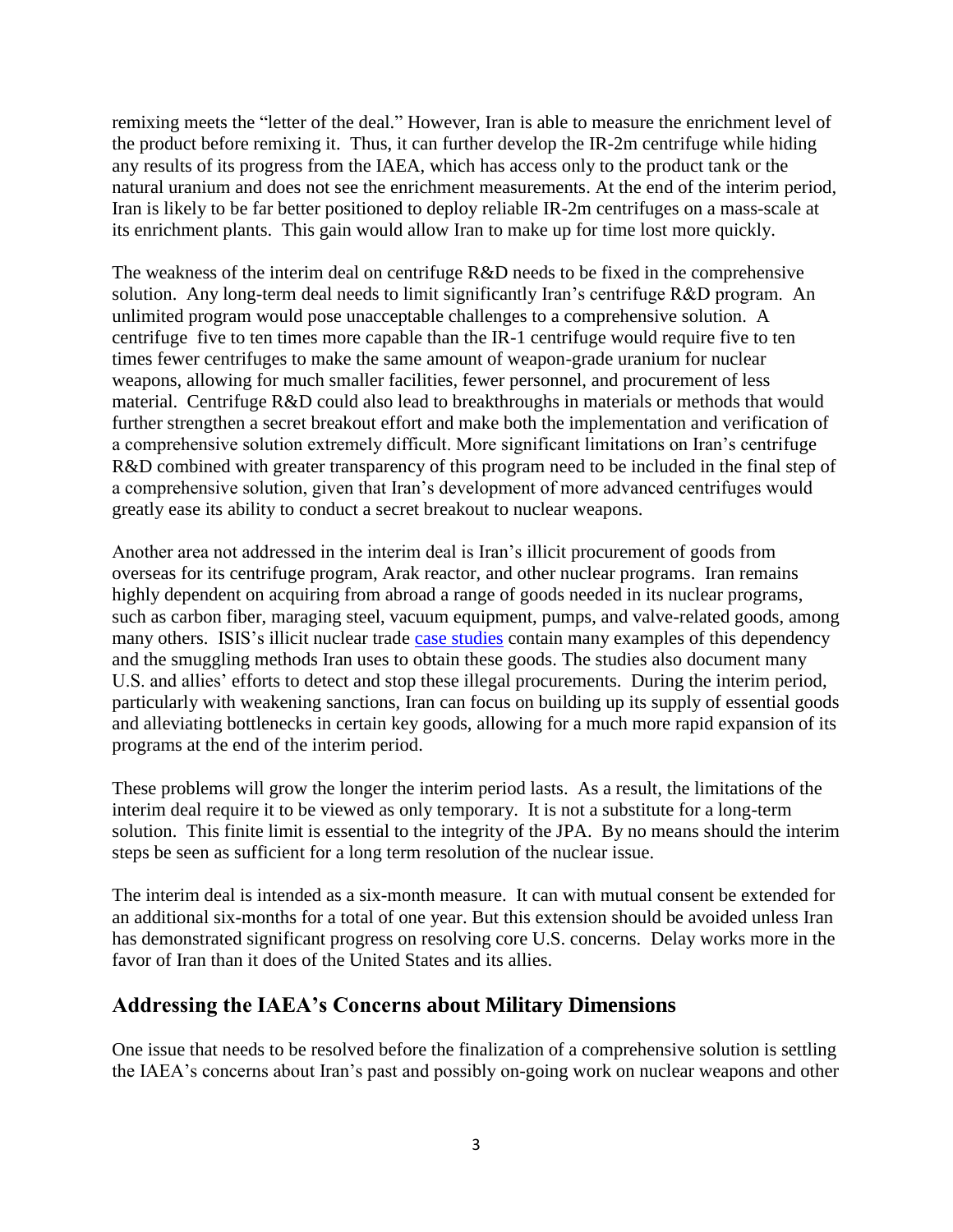alleged military nuclear activities. Iran has stalled on doing this for years. U.S. officials have stated that unless Iran satisfies all the IAEA's concerns there will be no comprehensive deal.

During the last several months, Iranian officials, including President Hassan Rouhani and Foreign Minister Mohammad Javad Zarif have emphasized that Iran has never pursued or sought a nuclear bomb. Unfortunately, the available evidence provides little reason to believe them.

- The IAEA has considerable evidence of Iranian work on nuclear weapons prior to 2004 and some evidence suggesting that some of that work continued afterward and may continue today. In its November 2011 safeguards report, the IAEA provided evidence of Iran's pre- and post-2003 nuclear weaponization efforts. The IAEA [found,](http://isis-online.org/uploads/isis-reports/documents/IAEA_Iran_8Nov2011.pdf) "The information indicates that prior to the end of 2003 [the activities] took place under a structured programme. There are also indications that some activities relevant to the development of a nuclear explosive device continued after 2003, and that some may still be ongoing."
- Western intelligence agencies are united in assessing with high confidence that Iran had a nuclear weapon program prior to 2004. They are less united about any such work after 2004. Nonetheless, important allies Britain, France, and Germany all assessed that nuclear weapons relevant work continued after 2003, albeit on a reduced scale.
- Few doubt that Iran is capable of making a crude nuclear explosive today for use in a nuclear test, although doubts remain that it can mount a reliable one on a ballistic missile.
- There is general agreement that the Iranian regime has not made a decision to build a nuclear weapon. There is less agreement whether Iran will refrain from building a nuclear weapon in the future.

The IAEA is scheduled to meet Iran on February 8, 2014 to discuss the next steps for Iran addressing the outstanding issues. Iran will need to allow the IAEA to visit several sites and interview a range of experts and officials in order to address its concerns.

The IAEA has identified several sites to Iran, but so far Iran has refused the IAEA's requests to visit these particular sites. The most prominent is a site at the Parchin military complex that is alleged to have been involved in undertaking high explosive tests related to the development of nuclear weapons. After the IAEA asked to visit this site in early 2012, Iran undertook extensive excavation and reconstruction at this site, compromising the IAEA's ability to settle this issue. Iran will need to address the Parchin issue to the satisfaction of the IAEA, which will inevitably involve more than simply allowing a visit. Other sites include workshops that were involved in making mock-ups of missile re-entry vehicles suitable to hold a nuclear warhead. An upcoming test of Iran's intentions will be whether it soon allows the IAEA to visit Parchin and conduct follow-up visits and interviews at other sites.

If Iran is unwilling to detail its past efforts to build nuclear weapons, or at the very least acknowledge the existence of a program, it will undermine the credibility of statements about its present-day nuclear activities and intentions. If Iran wants the world to believe it will not hide its nuclear activities or build nuclear weapons in the future, the Iranian government should reconsider its denials of ever seeking nuclear weapons in the past.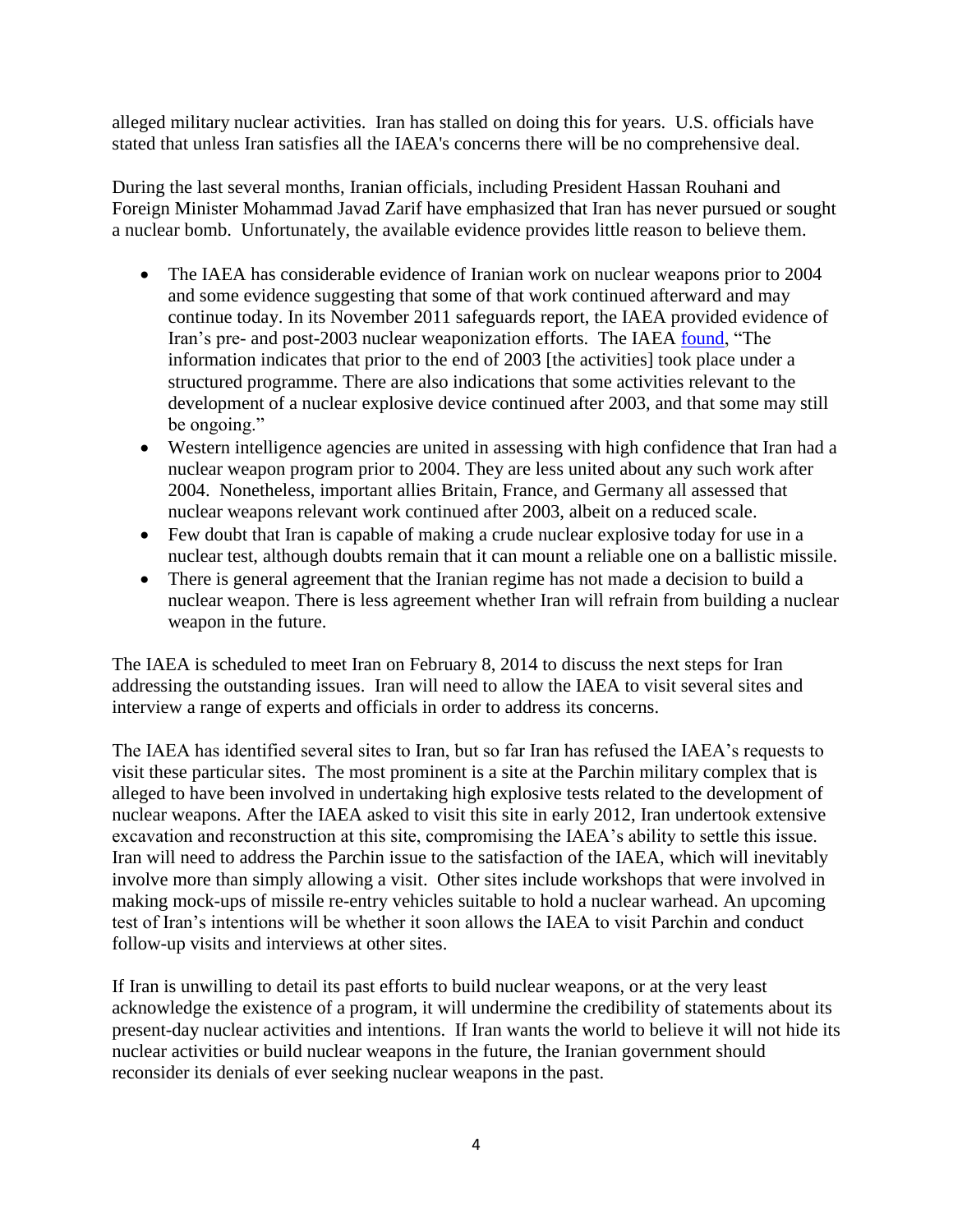The Iranian government may reason that if it comes clean about its past activities, it will be punished by the international community. But other cases, such as South Africa, Brazil, and Libya, argue against such a response. The key is admitting these past activities as part of a process of placing strategic limitations on its nuclear programs and instituting far greater transparency. The IAEA and other governments can then develop confidence that Iran is not seeking nuclear weapons. But if Iran seeks to continue to hide its past military nuclear efforts, it may find that no amount of limitations and transparency on its current programs is enough to reassure the international community. Significant questions about its motives, such as a desire to maintain a latent breakout capability, will likely remain. The IAEA will be unlikely to be able to ever find that Iran is in compliance with its safeguards obligations, which remains a key criteria at the heart of the justification for international and regional sanctions.

The Joint Plan of Action is structured to require Iran to satisfy the IAEA's concerns about the possible military dimensions of its nuclear programs prior to achieving a comprehensive solution. If Iran does not, then U.N. Security Council (UNSC) and U.S. economic sanctions should not be removed. In the case of UNSC sanctions, only one member state of the P5 need veto a resolution to prevent removing them, and this state would be fully justified since the IAEA's concerns about possible Iranian military nuclear programs are central to UNSC resolutions.

## **Comprehensive Solution**

In parallel to Iran/IAEA negotiations, the P5+1 will soon start negotiating the provisions of the comprehensive solution. The U.S. negotiators will face very tough resistance from Iran as they seek to achieve a long-term comprehensive agreement that will limit Iran's most dangerous nuclear programs and ensure adequate verification.

The over-riding goal of the negotiations of a comprehensive solution is to establish a set of provisions, and associated verification measures, which if Iran agreed to them would protect the national security interests of the United States and its allies. The resulting limited nuclear programs and extensive verification measures would eliminate the risk of Iran breaking out to nuclear weapons at declared or covert nuclear sites without that effort being detected in a timely manner and without adequate time for U.S. and international responses that would prevent Iran from succeeding in that effort. This approach depends on the United States remaining ready for many years to take the steps necessary to prevent Iran from obtaining nuclear weapons.

However, the need to depend on unilateral military options to deter or prevent breakout would not bode well for the acceptability of a comprehensive solution. Although such options are currently threatened as part of a U.S. policy to prevent Iran from gaining nuclear weapons, such a policy is not realistic or preferable as a long-term solution. Thus, there is a requirement for meaningful limits on Iran's nuclear capabilities that provide timely warning of any move by Iran to build nuclear weapons and greater assurances that Iran's nuclear program will be exclusively peaceful.

The Joint Plan of Action does not grant Iran the right to enrich uranium, but it accepts that in a comprehensive agreement Iran will maintain a centrifuge program. However, Iran conceded that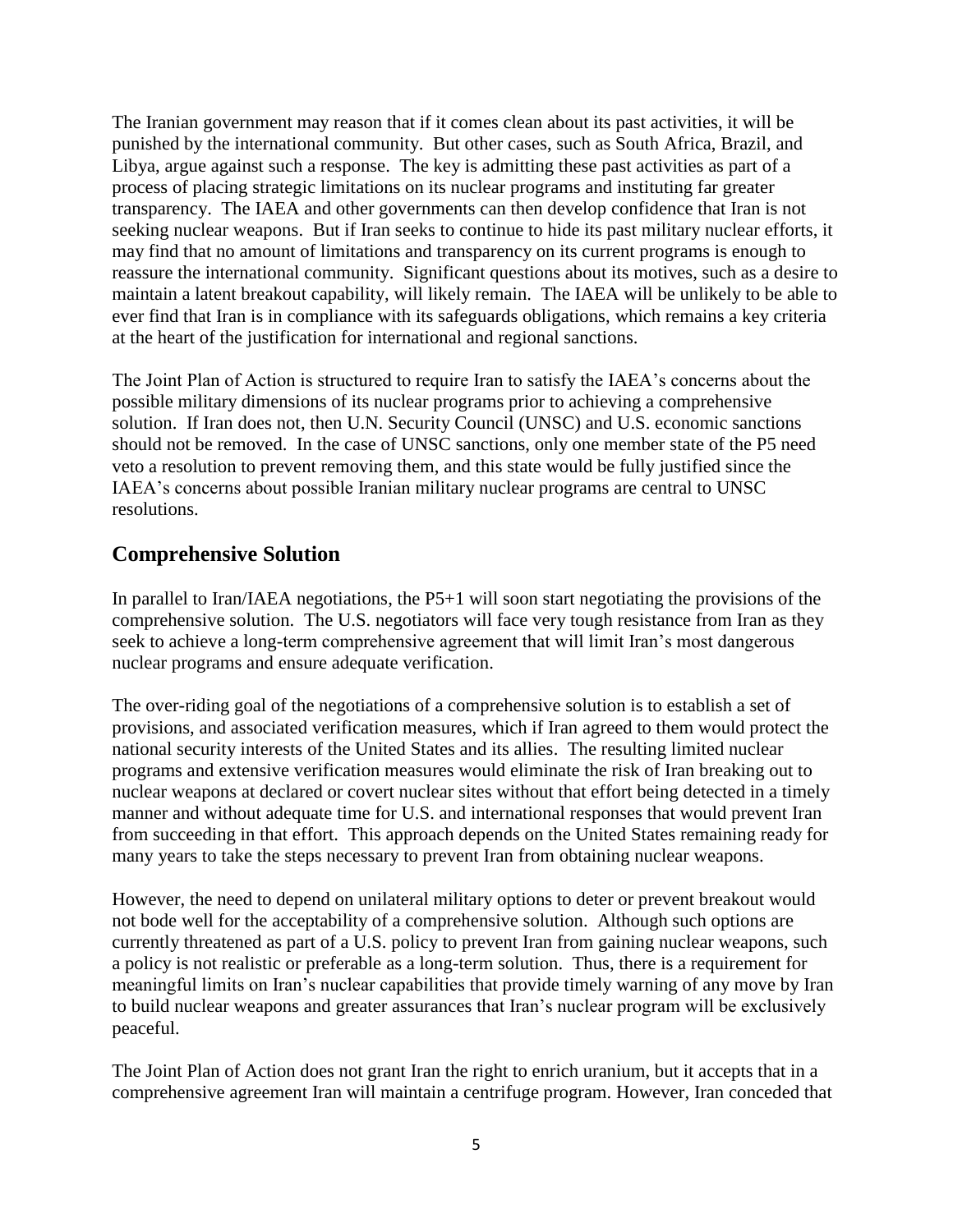for a period to be agreed upon, any such program would be subject to limitations on the number of centrifuges, the location of any centrifuge plants, the level of enrichment, and the size of stocks of enriched uranium. It also agreed that the program must be consistent with "practical needs" within "mutually agreed parameters."

In negotiating limitations on Iran's centrifuge and other nuclear programs and adequate verification requirements, the United States should be guided by several key principles, including:

- Extending breakout times significantly to at least 6-12 months, reflecting the numbers and types of centrifuges and stocks of low enriched uranium under a comprehensive solution. This requires that Iran remove over 14,000 centrifuges at the Natanz and Fordow enrichment sites. In the longer term, a fraction of these centrifuges would be stored or dismantled for use as spares and the rest would be destroyed;
- Reducing and limiting Iran's stockpiles of enriched uranium and natural uranium. In the case of near 20 percent low enriched uranium, these stocks would need to be further reduced from the level expected at the end of the interim period;
- Blocking Iran's plutonium route to nuclear weapons;
- Reducing significantly Iran's ability to build secret facilities to enrich uranium or separate plutonium;
- Ensuring that Iran commits to stopping its illicit procurements of goods for its nuclear programs;
- Achieving that any limits on Iran's nuclear programs have a duration of at least 20 years
- Implementing adequate verification that goes beyond the Additional Protocol; and
- Conditioning any end to UN Security Council and U.S. economic sanctions on Iran addressing all of the IAEA's concerns, in particular those about Iran's past and possibly on-going nuclear weapons efforts.

The following are a list of provisions that would meet the above principles and form the basis of a comprehensive solution able to protect adequately national security interests. For more detail, the reader is referred to a recent ISIS [report](http://isis-online.org/uploads/isis-reports/documents/Elements_of_a_Comprehensive_Solution_20Jan2014_1.pdf) on the necessary elements of a comprehensive solution. For background information, the reader is referred to the [main ISIS website](http://isis-online.org/isis-reports/detail/the-rocky-path-to-a-long-term-settlement-with-iran/) and its [Iran-specific website.](http://isisnucleariran.org/)

#### **Conditions without a defined duration**

- The Arak reactor complex will be upgraded to a light water reactor using low enriched uranium fuel.
- Iran will not reprocess any irradiated fuel or build a facility capable of reprocessing.
- Iran will not enrich above 5 percent in the isotope uranium 235, and will not produce stocks of enriched uranium that exceed in quantity the needs of its civilian program, noting that it has long term LEU fuel delivery agreements with Russia and would be expected to have additional ones with foreign reactor vendors after the conclusion of a comprehensive solution.
- Iran will commit not to procure goods for its nuclear programs abroad in a manner that is considered illicit ("illicit nuclear trafficking or trade").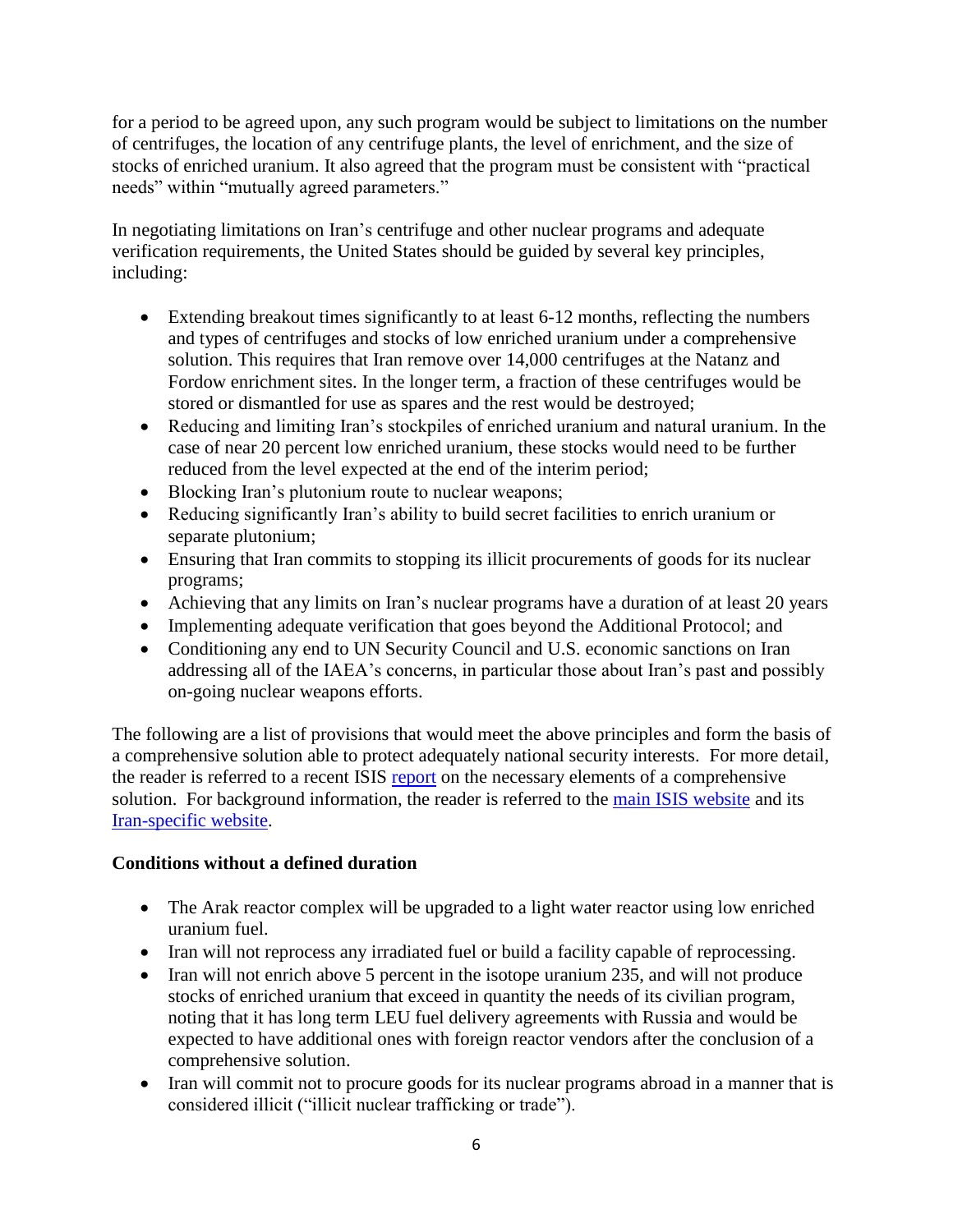#### **Conditions and parameters with a defined duration of 20 years**

- Iran will have only one enrichment site, the one at Natanz. The Fordow site will be shut down or converted into a non-centrifuge-related site.
- Centrifuge research and development will only be conducted at the one enrichment site. All centrifuge testing, with or without nuclear material, will occur at this site. Centrifuge research and development will be limited to centrifuges with the theoretical equivalent enrichment output of no more than five separative work units in kilograms uranium (swu) per year. This is about the level of the IR-2m centrifuge.
- Major centrifuge component manufacturing and storage locations will be limited in number and identified.
- Centrifuge assembly will occur only at the one enrichment site.
- The number and type of centrifuges will be limited to ensure that breakout times are measured in many months and will be a minimum of six to twelve months at all times.
- In order to define a cap in practical terms, it is necessary to first consider the case where only IR-1 centrifuges are enriching at the Natanz Fuel Enrichment Plant. In the case of a six month breakout time, a cap on total number of IR-1 centrifuges at the Natanz site is derived from the condition of the historical IR-1 centrifuge operations at the Natanz Fuel Enrichment Plant and the size of Iran's residual stock of 3.5 and near 20 percent LEU. The estimated cap is about 4,000 IR-1 centrifuges in the case of a breakout estimate of six months and fewer centrifuges in the case of a 12 month breakout estimate.
- Because Iran may seek to replace the IR-1 centrifuges with more capable ones, a more general enrichment cap is derived from the cap on IR-1 centrifuges developed above and is approximately 3,600 swu/year. This value serves as a general enrichment cap regardless of the actual enrichment capacity of any centrifuge that would replace the IR-1 centrifuge in the future. If Iran deployed IR-2m centrifuges, for example, the parties would need to agree upon an average centrifuge enrichment value before deriving the number of IR-2m centrifuges needed to produce 3,600 swu/yr. For example, if an IR-2m centrifuge has an average enrichment output of 4 swu per year, then the cap would be 900 IR-2m centrifuges. If Iran deploys any other enrichment technology, such as laser enrichment, it and any centrifuge plant would need to have a total enrichment output at this cap or below.
- In the case of the IR-1 centrifuges, centrifuge manufacturing would be limited to the replacement of broken centrifuges, if no spares exist (see below). For example, in the case of IR-1 centrifuges, a stock of many thousands of uninstalled centrifuges would be stored and then drawn upon to replace broken ones. Thus, Iran would agree not to build any IR-1 centrifuges until this stock is exhausted.<sup>1</sup> Centrifuge manufacturing of new centrifuges in the case of the IR-2m centrifuge, if used for enrichment at the Natanz Fuel Enrichment Plant, would be unnecessary, at least initially, because any broken ones could be drawn from a surplus stock of them. In the case of new centrifuges, Iran will not build

 $\overline{a}$ 

<sup>&</sup>lt;sup>1</sup> Broken centrifuges will be replaced with centrifuges of the same type. This should mean, for example, that an installed IR-1 centrifuge would be replaced with an IR-1 centrifuge of the same design and enrichment capability as the one removed. A broken centrifuge is defined as one that has a rotor assembly incapable of spinning under power and cannot be repaired.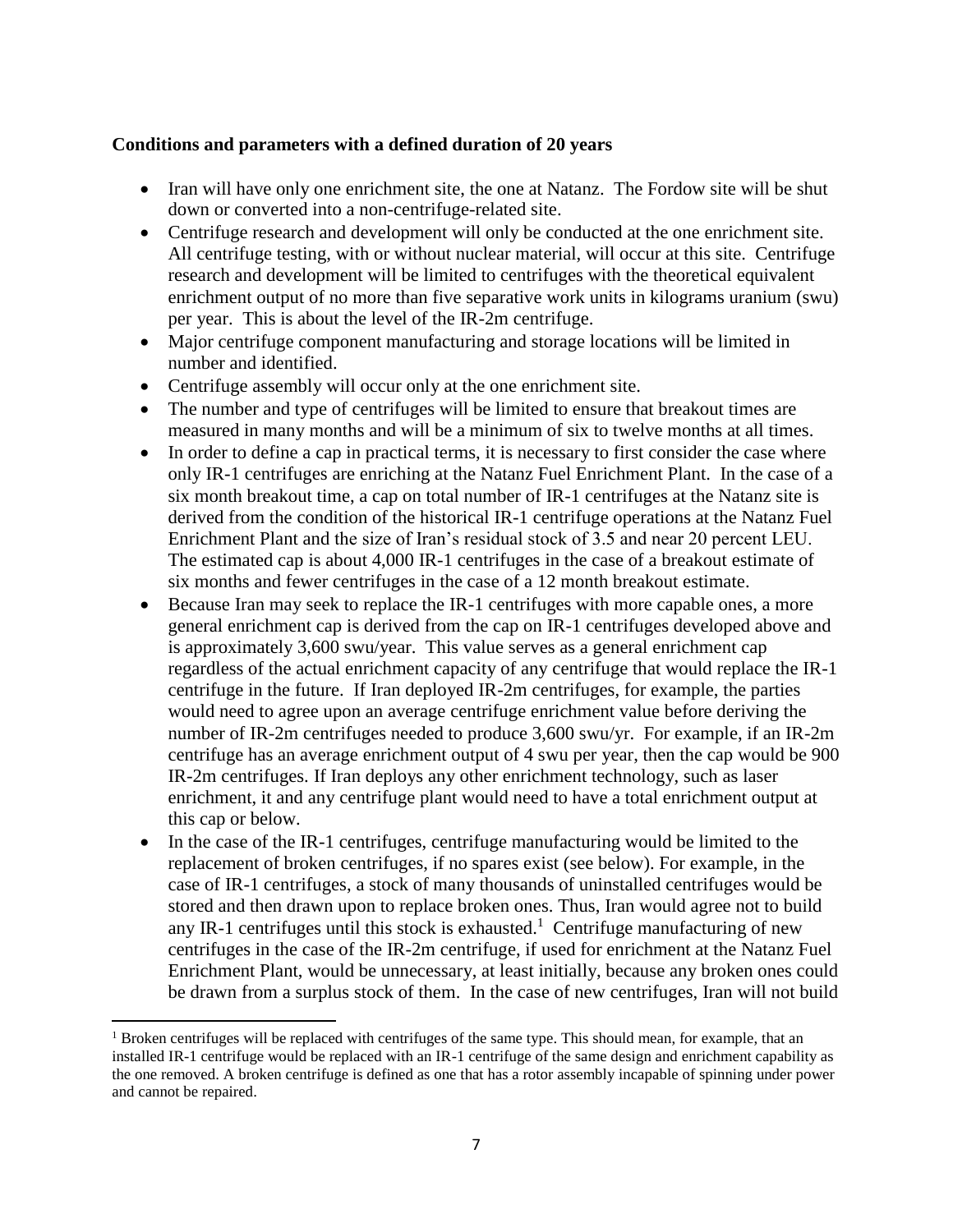more centrifuges than allowed to be installed under the above enrichment cap of 3,600 swu/year and would build more only to replace broken ones.

- When the long term agreement takes effect, centrifuges and all associated cascade equipment in excess of the cap would be turned off, so that no centrifuges are operating and the cascades are not under vacuum. Centrifuges would be turned off in a controlled manner so as to limit centrifuge damage.
- Right after the comprehensive solution is implemented, excess centrifuges and the cascades containing them would be disabled in a manner so as to require at least one month to restart any disabled cascades.
- Excess centrifuges and associated cascade piping and equipment will be scheduled for removal from Natanz and Fordow and stored under IAEA monitoring. These centrifuges and associated cascade items will be stored at an agreed-upon site under IAEA monitoring, pending their use as replacements of broken centrifuges and cascades or their destruction under monitoring.
- Iran will not build any conversion lines that can convert enriched uranium oxide into hexafluoride form.
- LEU stocks will be limited, based on a realistic civil justification.
	- o With regard to near 20 percent LEU, Iran will not possess any such LEU in hexafluoride form and its total stock in unirradiated oxide form including in fresh fuel elements and assemblies, will be less than the equivalent of 100 kg of near 20 percent LEU hexafluoride soon after the start of the implementation of the comprehensive solution. It has the equivalent of approximately 310 kg near 20 percent LEU hexafluoride, ignoring additional production in the last few months. A priority is achieving a reduction of the stock soon after the start of the implementation of the comprehensive solution to no more than the equivalent of 100 kg of near 20 percent LEU hexafluoride. During the implementation period, this stock will be reduced further to below the equivalent of 50 kg of near 20 percent LEU hexafluoride.
	- o Iran will not possess more than the equivalent of 20 tonnes of unirradiated, less than five percent LEU hexafluoride, almost all of which should be in oxide form. Of this total LEU inventory, Iran will possess no more than 1.5 tonnes LEU hexafluoride at any one time; in essence this cap requires Iran to convert LEU hexafluoride into oxide form.
	- o LEU in excess of these caps will be blended down to natural uranium or shipped abroad for storage or fuel manufacturing. In practice, this step is likely to be necessary only if Iran does not find a way to use this LEU in reactors during the next decade.
- Uranium mining, milling, and conversion facilities will be limited in throughput to the actual need for enrichment or other mutually agreed upon use.
- At the beginning of the period of the comprehensive solution, a procurement channel will be established for items needed in Iran's nuclear programs. The list of items will be established by mutual agreement and will include major nuclear facilities, nuclear components, nuclear and nuclear-related dual-use goods, and other sensitive items such as those on watch lists. Procurements of listed items outside this channel will be banned and considered illicit nuclear trade. This condition will also have the benefit of more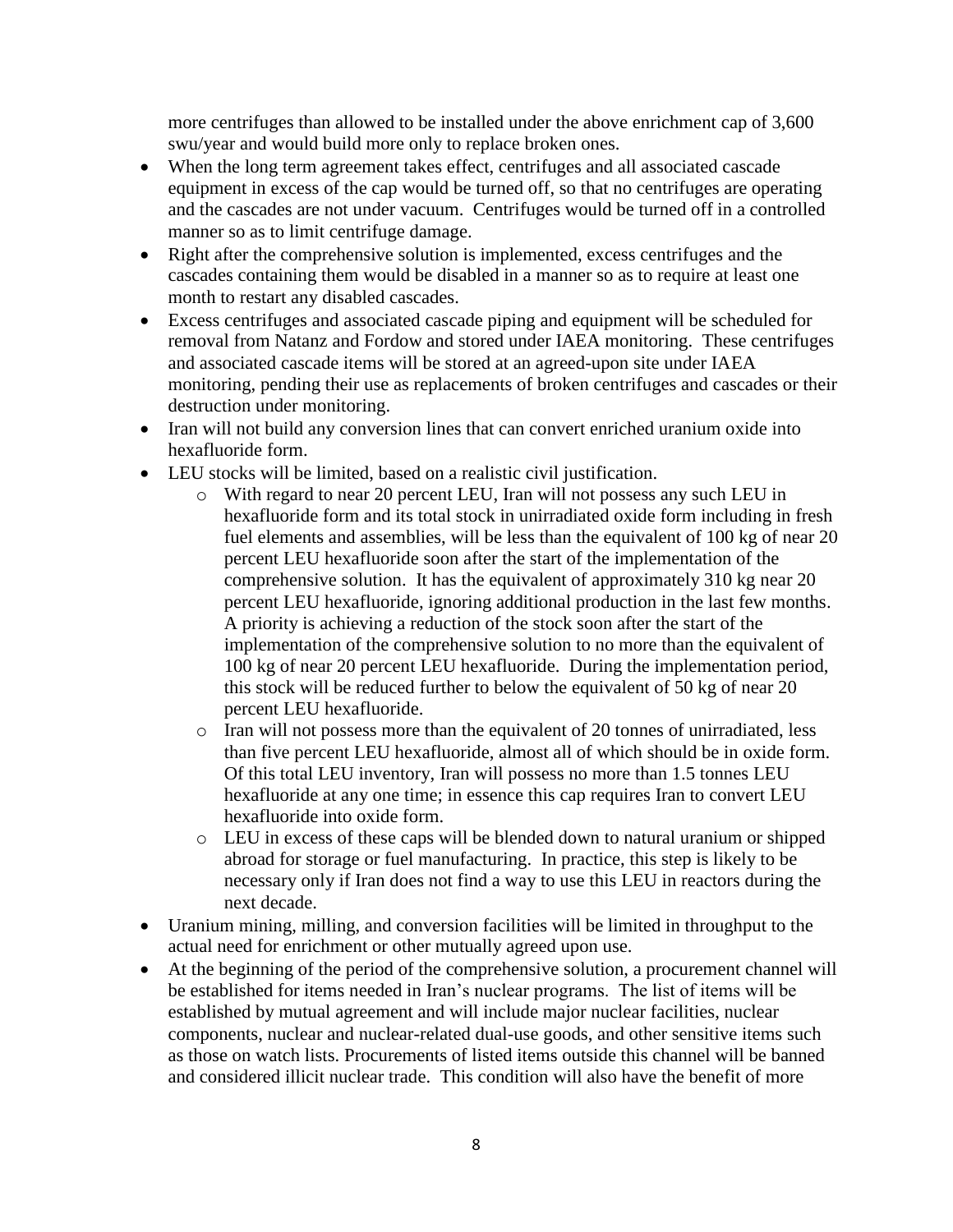clearly identifying procurements from North Korea to Iran as illicit. Iran will declare to the IAEA the key exports received and these items will be subject to IAEA verification.

- Iran will not export or otherwise transfer nuclear materials, reactors, centrifuges, reprocessing equipment, other nuclear facilities or equipment, or the means to make such equipment or facilities to any state, company, or other entity.<sup>2</sup>
- By the end of the period in which the comprehensive solution will be in force, Iran will implement an export control system in line with the requirements of the four main export control regimes (lists and guidance) and submit a comprehensive report to the 1540 Committee on Iran's implementation of the resolution. Iran will also commit not to export or otherwise transfer reprocessing or enrichment technologies or goods to any state or non-state actor after the comprehensive solution period ends.

# **Adequate Verification**

The provisions in a comprehensive solution require intrusive verification of Iran's nuclear program aimed at ensuring that Iran's declarations are correct and complete and developing confidence in the absence of undeclared nuclear facilities and materials. The latter condition must include sufficient verification measures to detect the construction and operation of secret gas centrifuge plants, a daunting task in the best of circumstances.

Certain key aspects of the verification arrangements are already clear. One overriding condition that will need to be accepted by Iran is what is commonly called the "Additional Protocol Plus" or "AP Plus." This condition recognizes that, despite its central importance, the Additional Protocol (AP) by itself is necessary but not sufficient to verify any comprehensive solution. The other elements that would comprise the "Plus" need to be further developed, but some have been identified in general. One element is the verification of centrifuge manufacturing, including the declaration and verification of key raw materials and components. The declaration needs to include the origin and amounts of key raw materials and the total number of major components, including the number held in stock, the number manufactured or procured, and their fate. Another element is the verification of uranium obtained abroad and produced domestically, e.g. in uranium mines and mills. A third area is the verification of any key facilities, materials, and components associated with the former military dimensions of Iran's nuclear programs. This step, once put in place, would depend on Iran already having satisfied the IAEA's concerns about the military dimensions of its nuclear programs. A fourth step is that Iran would agree to provide the IAEA with details of past and future imports, exports, and uses of key items listed under INFCIRC 254 part 1 and 2 and other critical goods that are used in Iran's nuclear programs.

## **Goal of Negotiations of Comprehensive Solution**

 $\overline{a}$  $2 \text{ A model condition developed by ISIS: The state of concern agrees not to transfer to any state or entity whatsoever.}$ or in any way help a state or entity obtain, nuclear weapons or explosive devices, or components of such weapons; nuclear material; nuclear know-how or technology; or equipment, material, goods, technology designed for, prepared for, or that can contribute to the processing, use, or production of nuclear materials for nuclear weapons or in sanctioned nuclear programs.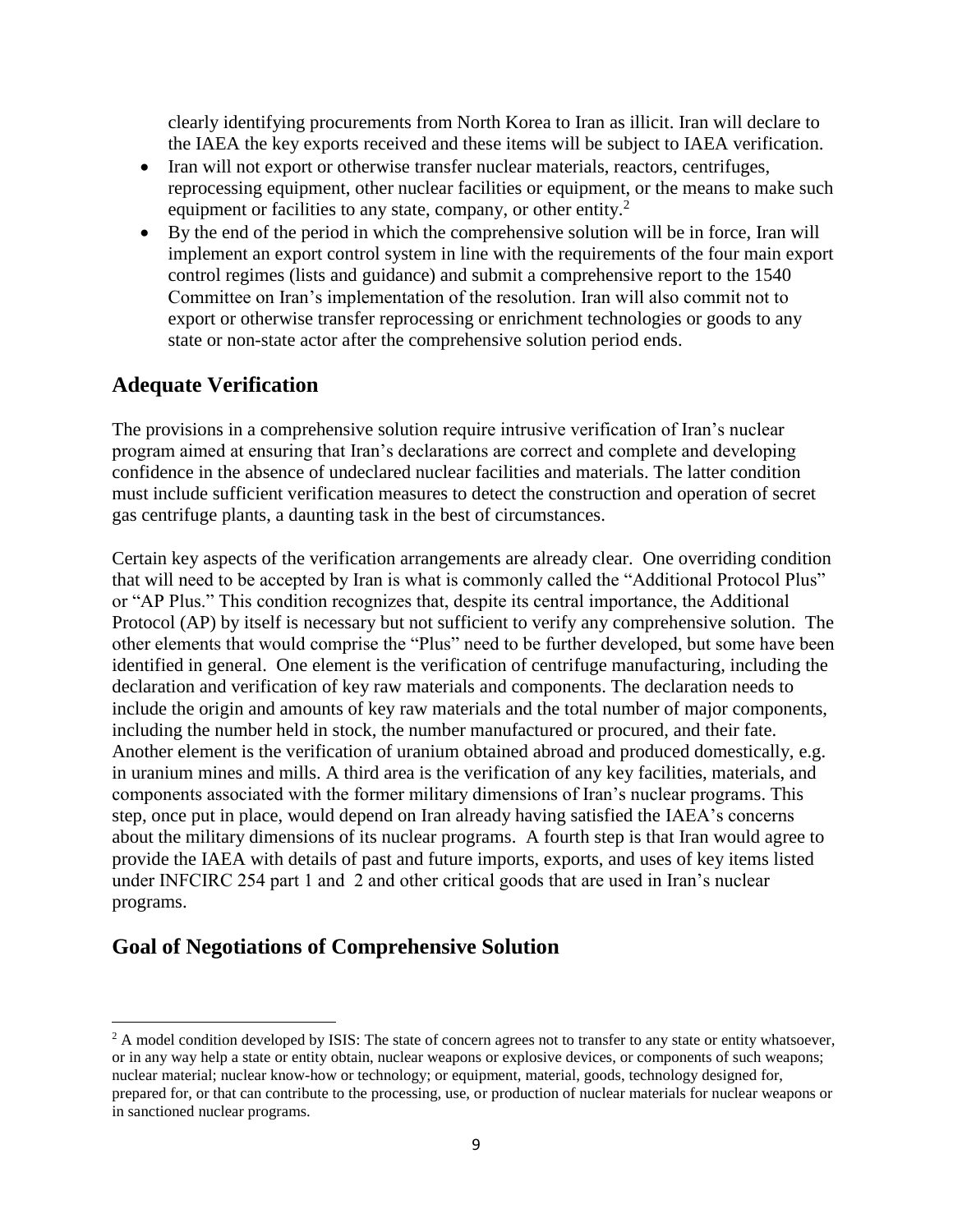As I have underlined, the over-riding goal of the negotiations of a comprehensive solution is eliminate the risk of Iran breaking out to nuclear weapons at declared or covert nuclear sites without that effort being detected in a timely manner and without adequate time for U.S. and international responses that would prevent Iran from succeeding in that effort. In return for these concessions and adequate verification, the United Nations Security Council, the United States, and allied countries should in a phased and reversible manner lift the economic sanctions currently in place against Iran.

An adequate comprehensive solution will depend on the United States and its allies now making clear to Iran what is required of it. Thus, this is indeed a pivotal moment. If the two sides are not able to negotiate an agreement, the P5+1 needs to be prepared to reestablish and increase economic sanctions on Iran. That eventuality needs to be prepared for today.

Thank you for inviting me to testify.